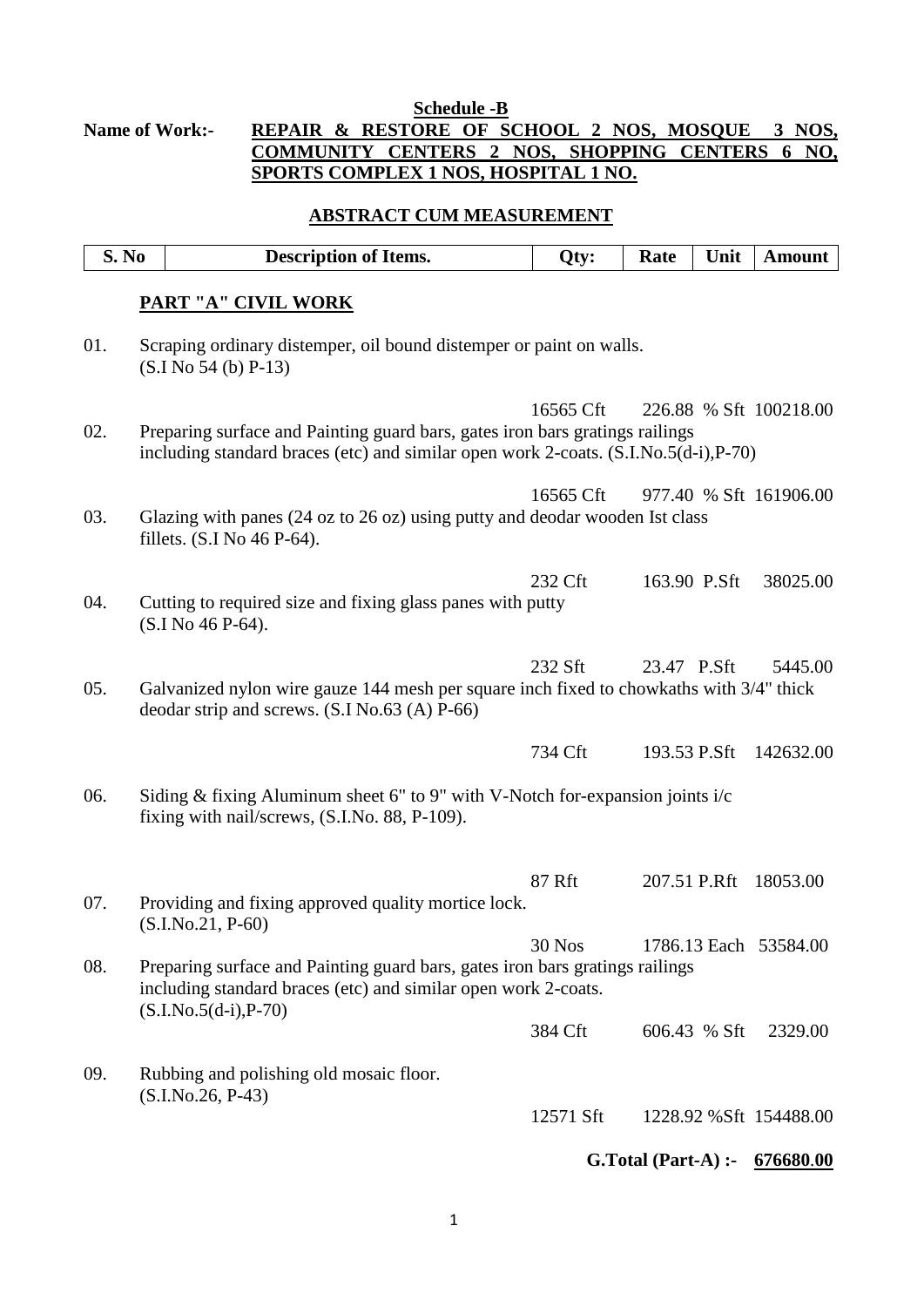| S. No | <b>Description of Items.</b>                                                                                                                                                                                                                                                                                                                                                                                                                                                                                                                                                                                                                                    | Qty: | Rate                          | Unit | <b>Amount</b>                  |
|-------|-----------------------------------------------------------------------------------------------------------------------------------------------------------------------------------------------------------------------------------------------------------------------------------------------------------------------------------------------------------------------------------------------------------------------------------------------------------------------------------------------------------------------------------------------------------------------------------------------------------------------------------------------------------------|------|-------------------------------|------|--------------------------------|
|       | <b>PART "IB" WATER SUPPLY &amp; SANITARY FITTINGS:</b>                                                                                                                                                                                                                                                                                                                                                                                                                                                                                                                                                                                                          |      |                               |      |                                |
| 1.    | Providing and fixing European type white glazed<br>earthen ware wash done W.C pan complete with and<br>i/c black plastic seat. (Best Quality) and lid with c.p<br>brass hinges best quality and buffers 3 gallons white<br>glazed earthen warelow level flushing cistern with<br>siphon fitting 1-1/2" dia White porcelain enameled<br>flush bend $3/4$ " dia & making requisite number of<br>holes in walls, plinth and floor for pipe connection<br>and making good in C:C 1:2:4. (Foreign Quality).<br>$(S.I.No 5, P-2)$                                                                                                                                     |      |                               |      | 4 Nos. 11477.40 Each. 45909.60 |
| 2.    | Providing 7 fixing flat hack lipped from urinal basin<br>(of not loss than 17" in height) of white glazed earthen<br>were complete with $\&$ i/c the cost of 1 gallon C.I<br>automatic flushing cistern with fittings, a pot cock C.I<br>or W 1 brackets standard flush pipe with fitting<br>Pipe(Enameled iron) connection<br>standard waste<br>complete $\&$ making requisite number of holes in walls,<br>plinth & floor for Pipe connection & making good in<br>concrete 1:2:4(Foreign or Equivalent).<br>cement<br>(S.I.No. 7, P-3).                                                                                                                       |      | 4 Nos. 4440.70 Each. 17762.80 |      |                                |
| 3.    | P/F 22"x16" lavatory basin in white glazed earthen<br>ware complete with and i/c cost of W.I or C.I<br>cantilever brackets 6" builtinto wall, painted with<br>2coats after a primary coat of red lead pigment, a<br>plug and chrome brass plate of<br>pair of 1/2 rubber<br>approved design pattern, 1-114dia meloable iron C.P<br>brass stop, malleable iron or brass union and making<br>required no of holes in walls, plain and floor for pipe<br>connection and making in cement concrete 1:2:4. Add<br>extra for labour for providing and fixing of earthen<br>ware pedestal white or coloured glazed (Foreign or<br>equivalent). (S.I No. 11, PageNo-3). |      | 4 Nos. 4928.00 Each. 19712.00 |      |                                |
| 4.    | Add extra for labor for providing $&$ fixing of earthen<br>ware pedestal white or colored glazed (Foreign or<br>Equivalent) (S.I.No. 11, P-3).                                                                                                                                                                                                                                                                                                                                                                                                                                                                                                                  |      | 4 Nos. 2533.47 Each. 10133.88 |      |                                |
| 5.    | Providing and fixing Steel sink stainless local make<br>Complete with cost iron or wraught iron brackets 6"<br>Built in wall1-1/2" rubber plug chrome plated brass<br>chain $1-1/2$ " C.P. brass waste, with $1-1/2$ " P.V.C.<br>pipe waste and making requisite number of holes in<br>wall and plinth and floor for pipe connection and<br>making good in cement concrete 1:2:4. Steel sink                                                                                                                                                                                                                                                                    |      | 2 Nos. 5712.30 Each. 11424.60 |      |                                |
|       | $\overline{2}$                                                                                                                                                                                                                                                                                                                                                                                                                                                                                                                                                                                                                                                  |      |                               |      |                                |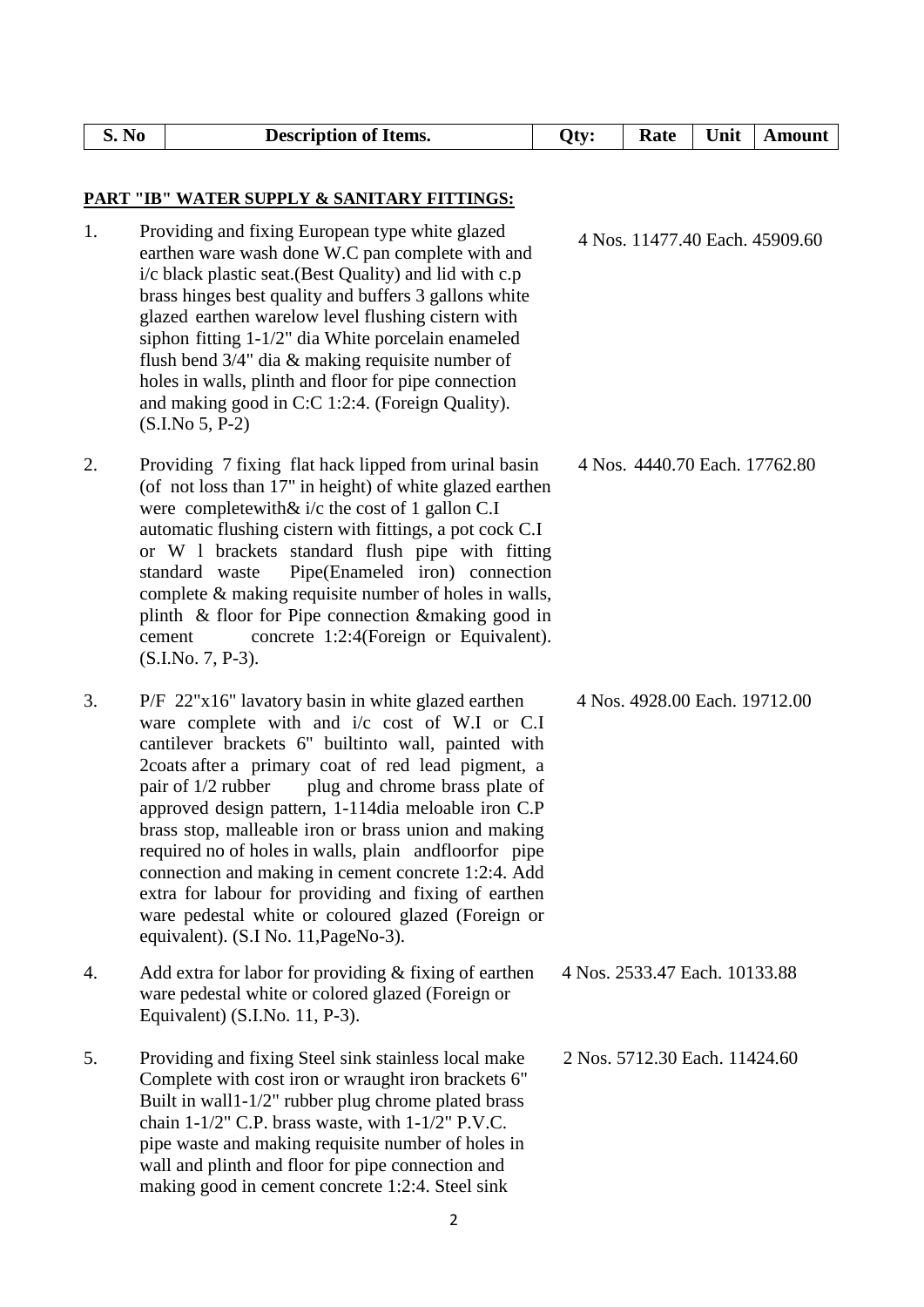stainless size 33"x18" local make. (Standard Pattern).(S.I.No.19 (c), P-6)

| <b>S. No</b> | <b>Description of Items.</b>                                                                                                                                                                                                                                                 | Qty:                         | Rate                    | Unit                    | <b>Amount</b>                 |
|--------------|------------------------------------------------------------------------------------------------------------------------------------------------------------------------------------------------------------------------------------------------------------------------------|------------------------------|-------------------------|-------------------------|-------------------------------|
| 6.           | Providing $&$ fixing' $1/2"$ dia lead connection<br>complete with a 1/2" dia brass stop cock, two brass<br>nuts & lining jointed to lead pipe with plumber<br>wiped solder joints $(1/2)$ " inch lead pipe to be of not<br>less than 4 lbs per lineal yard. (S.I.No.22, P-6) | 10 Nos.                      |                         | 689.70 Each.            | 6897.00                       |
| 7.           | Providing $&$ fixing in position nyloon connection<br>complete with $1/2$ " dia brass stop cock with pair of<br>brass nuts and lining joints to nylon connection.<br>$(S.LNo.23, P-06)$                                                                                      | 16 Nos.                      | 447.15                  | Each.                   | 7154.40                       |
| 8.           | Providing & fixing c.p brass toilet paper holder of<br>standard size with chrome plated brass brackets<br>complete (Similar to twyfords design No. 1108)<br>$(S.I No. 2, P-7).$                                                                                              | 20 Nos.                      | 572.00                  | Each.                   | 11440.00                      |
| 9.           | Providing $&$ fixing 15"x12" beveled mirror of<br>Belgium glass complete with 1/8" thick hard<br>board & c.p screw fixed to wooden pleat.<br>(S.I No. 4 P-No-7).                                                                                                             | 6 Nos.                       | 2047.76 Each.           |                         | 12286.56                      |
| 10.          | Providing & fixing 4"x4"x4" dia plain C.1<br>branch of the required degree including extra<br>painting to match the colour of the building plain<br>tee. (S.I No. 7, P-No-19).                                                                                               | 10 Nos.                      | 704.20                  | Each.                   | 7042.00                       |
| 11.          | P/F 4" dia bend of the required degree with<br>access door (rubber washer 1/8" thick and bolts<br>and nuts and extra painting to match the colour<br>the of building. (S.I No. 9, P. No-10).                                                                                 | 10 Nos.                      | 599.60                  | Each.                   | 5996.00                       |
| 12.          | Providing $&$ fixing $3"$ dia C.I bend of the required<br>degree with access door, rubber washer 1/8" thick<br>Bolts and nuts and extra painting to match the<br>colour of the building $(SIN^{\circ}, 21, P-I 1)$ .                                                         | 6 Nos.                       | 508.80                  | Each                    | 3052.80                       |
| 13.          | Providing laying UPVC pressure pipe of class "D"<br>(equivalent make) fixing in trench i/c cutting fitting<br>and jointing with 'Z' joints with one rubber ring i/c<br>testing with water' to a head 122 meter or 400 ft<br>$(S.I.No. 3 (a), P-23).$                         |                              |                         |                         |                               |
|              | A) 1" dia G:Lav:2 x 110.0 =<br>B) 1-1/2" diaG:Lav: 2 x 90.0 =<br>C) 2" diaG:Lav:2 x $110.0$ =                                                                                                                                                                                | 220Rft<br>180 Rft<br>120 Rft | 28.00<br>44.00<br>66.00 | P.Rft<br>P.Rft<br>P.Rft | 6160.00<br>7920.00<br>7920.00 |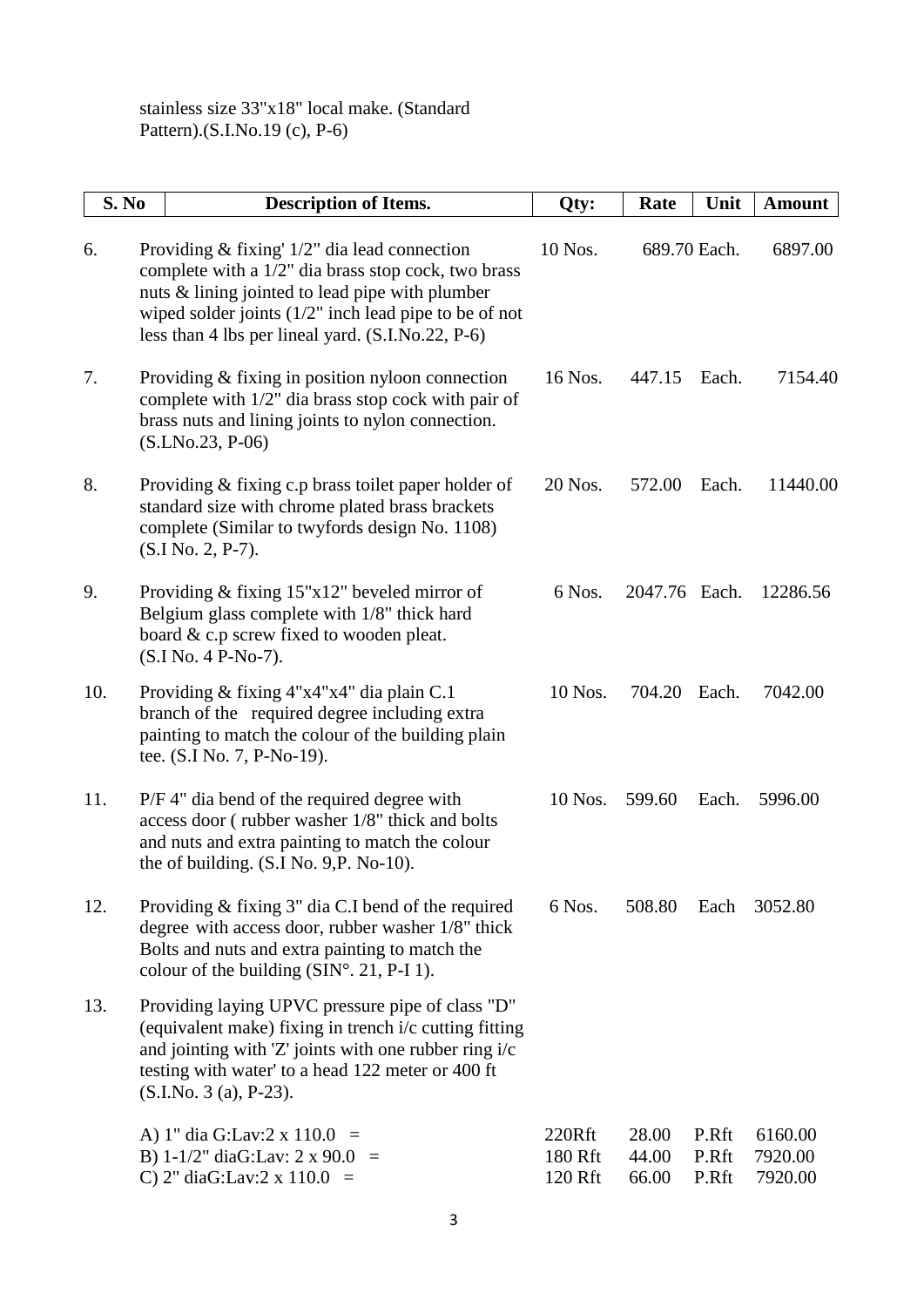14. Supplying and fixing long bib cock of crystal head 10 Nos. 1384.24 Each. 13844.40 with C.P. head 1/2"dia.(S.I No.13 (h) P-19).

| S. No | <b>Description of Items.</b>                                                                                                  | Qty:                 | Rate | <b>Unit</b> | Amount                         |
|-------|-------------------------------------------------------------------------------------------------------------------------------|----------------------|------|-------------|--------------------------------|
| 15.   | Supplying and fixing swan type pillar cock of superior<br>quality with crystal head $1/2$ " dia (S.I.No.16 (b), P No.<br>19). | 10 Nos. 795.30 Each. |      |             | 7953.00                        |
| 16.   | Supplying and fixing C.P Muslim shower with crystal<br>head etc complete. (S.I.No.19 (b), P-19)                               |                      |      |             | 10 Nos. 3432.00 Each. 34320.00 |

**Total Part-B:-236928.24**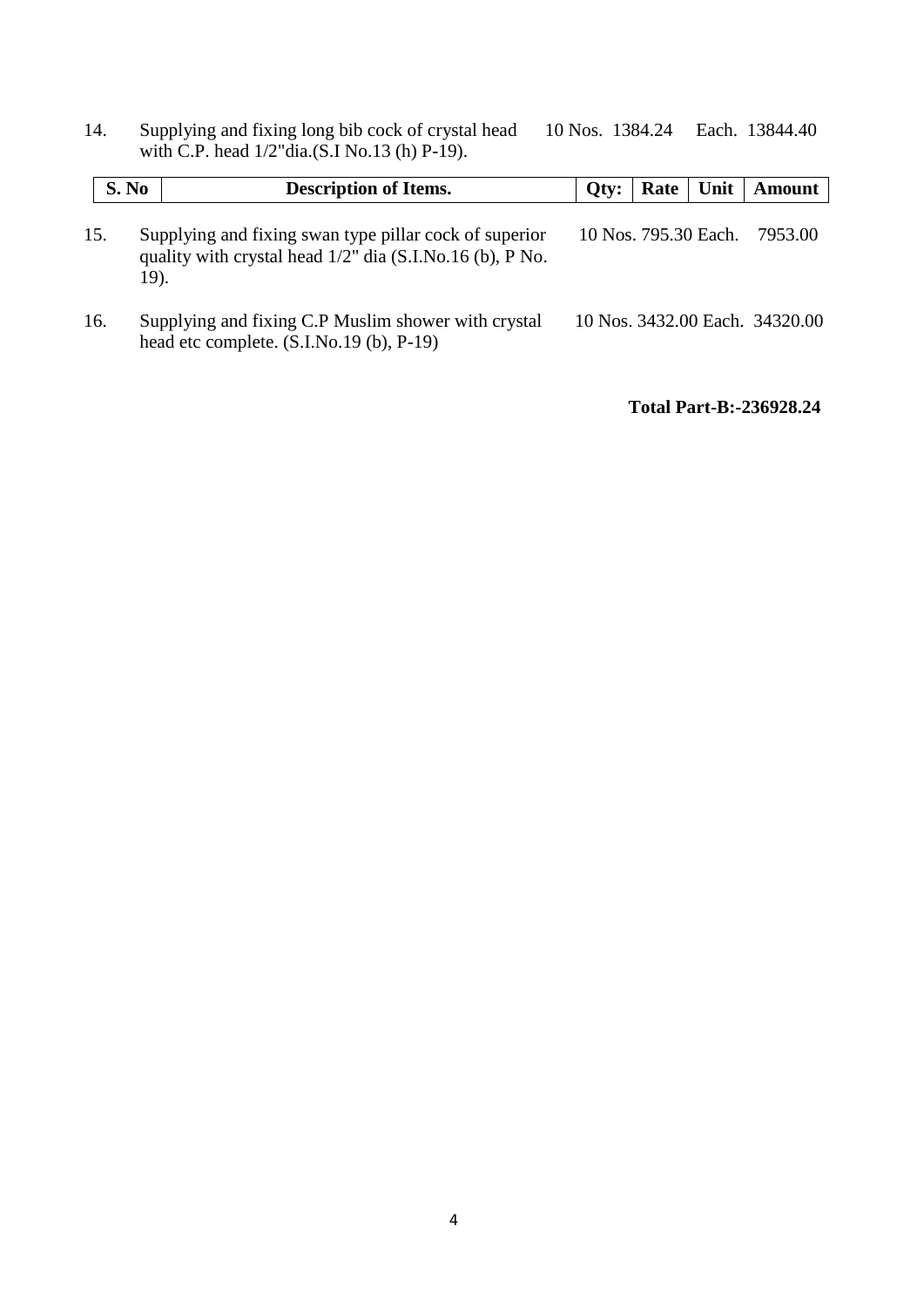| S. No | <b>Description of Items.</b>                                                                                                                                                                                                               | Qty:                    | Rate   | Unit  | <b>Amount</b>                 |  |
|-------|--------------------------------------------------------------------------------------------------------------------------------------------------------------------------------------------------------------------------------------------|-------------------------|--------|-------|-------------------------------|--|
|       | <b>PART "A" CIVIL WORK</b>                                                                                                                                                                                                                 |                         |        |       |                               |  |
| 01.   | Scraping, brushing and removing old paint from metal<br>surface (S.I No 3 (b) P-68).                                                                                                                                                       |                         |        |       |                               |  |
|       |                                                                                                                                                                                                                                            | 3816 Sft                |        |       | 605.00 %Sft 23087.00          |  |
| 02.   | Scraping ordinary distemper, oil bound distemper or<br>paint on walls. $(S.I No 54(b) P-13)$                                                                                                                                               |                         |        |       |                               |  |
|       |                                                                                                                                                                                                                                            | 7324 Sft                |        |       | 226.88 % Sft 16617.00         |  |
| 03.   | Preparing surface and Painting guard bars, gates iron bars gratings railings<br>including standard, braces (etc) and similar open work 2-coats. (S.I.No.5(d-i),<br>$P-70$                                                                  |                         |        |       |                               |  |
|       |                                                                                                                                                                                                                                            | 3816 Cft                | 977.40 |       | % Sft 37297.00                |  |
|       |                                                                                                                                                                                                                                            |                         |        |       |                               |  |
| 04.   | Preparing the surface and Painting with weather coat i/c rubbing the surface<br>with rubbing brick/sand paper, filling the voids with chalk/plaster of Pairs<br>and then painting with whether coat of approved make. (S.I.No.38 (a),P-56) |                         |        |       |                               |  |
|       |                                                                                                                                                                                                                                            | 14649 Cft 2567.95 P.Sft |        |       | 376179.00                     |  |
| 05.   | Glazing with panes (24 oz to 26 oz) using putty and deodar wooden Ist class<br>fillets. (S.I No 46 P-64).                                                                                                                                  |                         |        |       |                               |  |
|       |                                                                                                                                                                                                                                            | 72 Sft                  | 163.90 | P.Sft | 11801.00                      |  |
| 06.   | Providing to required size and fixing glass panes with putty<br>(S.I No 46 P-64),                                                                                                                                                          |                         |        |       |                               |  |
|       |                                                                                                                                                                                                                                            | 72 Sft                  | 23.47  | P.Sft | 1690.00                       |  |
| 07.   | Preparing surface and Painting guard bars, gates iron bars gratings railings<br>standard braces (etc) and similar open work 2-coats, (S.I.No.5(d-i), P-<br>70)                                                                             |                         |        |       |                               |  |
|       |                                                                                                                                                                                                                                            | 1080 Sft                | 606.43 | % Sft | 6549.00                       |  |
|       |                                                                                                                                                                                                                                            |                         |        |       | G.Total (Part-A) :- 473220.00 |  |
|       |                                                                                                                                                                                                                                            |                         |        |       |                               |  |

## **PART "B" SUPPLY & SANITARY FITTINGS:**

1. P/F 22"x 16" lavatory basin in white glazed 9 Nos. 4928.00 Each. 44352.00 earthen ware complete with and i/c cost of W.I or C.I cantilever brockets, built into wall, painted with 2coats after a primary coat of red lead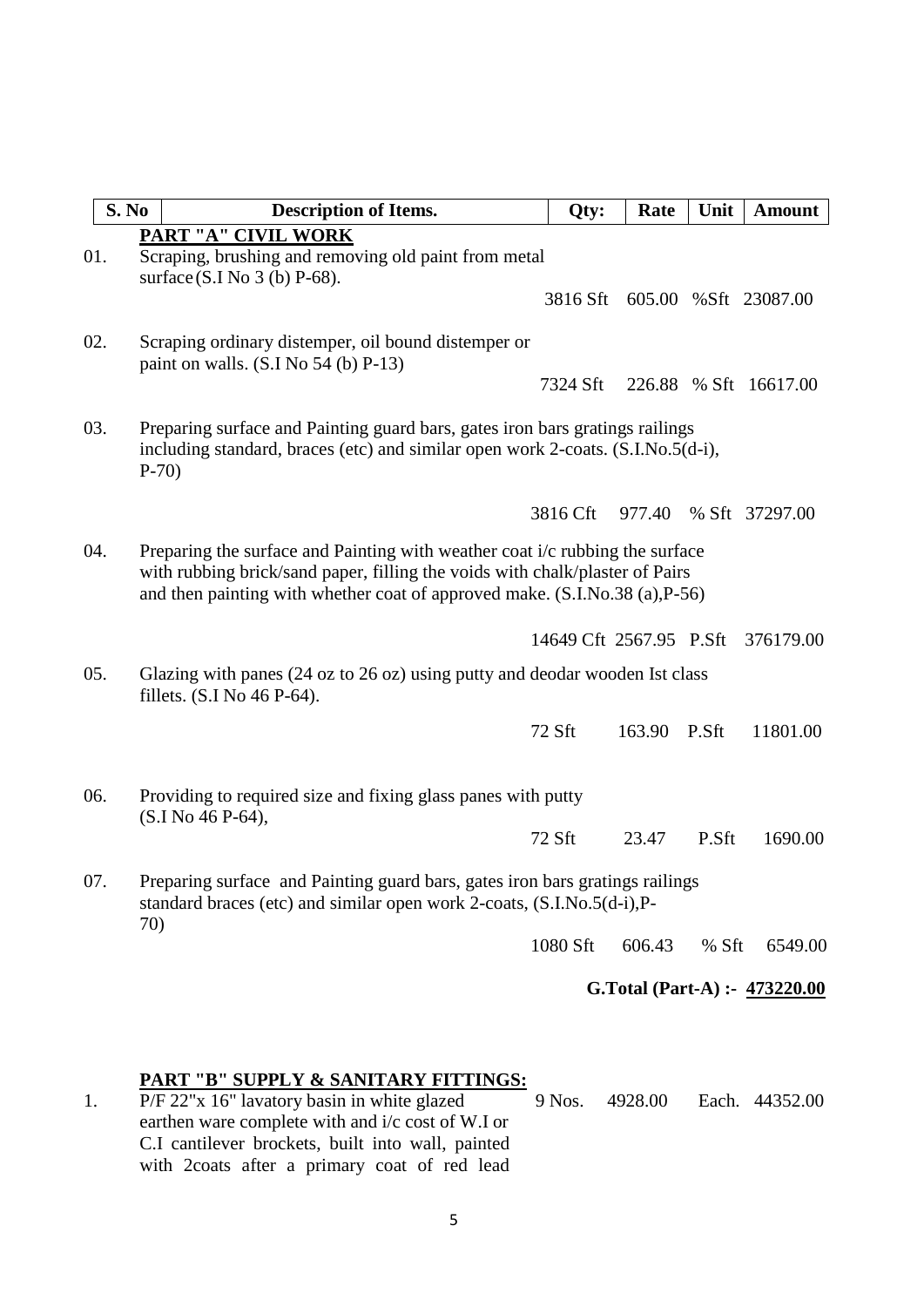pigment, a pair of  $\frac{1}{2}$  rubber plug and chrome brass plate of approved design pattern,

|    | S. No    | <b>Description of Items.</b>                                                                                                                                                                                                                                                                                                                                             | Qty:    | Rate           | Unit | <b>Amount</b>                 |
|----|----------|--------------------------------------------------------------------------------------------------------------------------------------------------------------------------------------------------------------------------------------------------------------------------------------------------------------------------------------------------------------------------|---------|----------------|------|-------------------------------|
|    |          | 1 ¼ dia melloable iron C.P brass stop, malleable<br>iron or lit 3y, union and making required no of<br>holes in walls, plain<br>floor<br>and<br>for<br>pipe<br>connection and making in cement concrete 1:2:4.<br>Add extra for labor for providing and fixing of<br>earthen ware pedestal white or coloured glazed<br>(Foreign or equivalent). (S.I No. 11, Page No-3). |         |                |      |                               |
| 2. |          | Add extra for labour for providing $&$ fixing of earthen<br>wark pedestal white or coloured glazed (Foreign or<br>Equivalent) (S.I.No. 11, P-3).                                                                                                                                                                                                                         | 9 Nos.  |                |      | 2533.47 Each 22801.23         |
| 3. |          | P/F 4" dia bend of the required degree with access door 9 Nos.<br>rubber washer 1/8" thick and bolts and nuts and extra<br>painting to match the colour the of building. (S.I No. 9,<br>$P. No-10.$                                                                                                                                                                      |         | 599.60 Each    |      | 5396.40                       |
| 4. |          | Providing laying 1 IPVC pressure pipe of class "D"<br>(equivalent make) fixing in trench i/c cutting fitting<br>and jointing with '72 joints with one rubber ring i/c<br>testing with water to a head 122 meter or 400 ft<br>$(S.I.No. 3 (a), P-23).$                                                                                                                    |         |                |      |                               |
|    | $1"$ dia | $3 \times 60.0 =$<br>G:Lav:                                                                                                                                                                                                                                                                                                                                              | 180 Rft |                |      | 28.00 P.Rft 5040.00           |
| 5. | 19).     | Supplying and fixing swan type pillar cock of superior<br>quality with crystal head $1/2$ " dia (S.I.No.16 (b), P.No.                                                                                                                                                                                                                                                    | 9 Nos.  |                |      | 795.30 Each 7157.70           |
| 6. |          | Supplying and fixing C.P Muslim shower with crystal<br>head etc complete. (S.I.No.19 (b), P-19)<br>G:Lav:<br>$3 x 4 = 12$ Nos.                                                                                                                                                                                                                                           |         |                |      | 12 Nos. 3432.00 Each 41184.00 |
| 7. |          | Providing & fixing 1/2" dia lead connection complete<br>with a $1/2$ " dia brass stop cock, two brass nuts & lining<br>jointed tolead pipe with plumber wiped solder joints<br>$(1/2)$ " inch lead pipe to be of not less than 4 lbs per<br>lineal yard. $(S.I.No.22, P-6)$                                                                                              |         | 12 Nos. 689.70 |      | Each 8276.40                  |
| 8. |          | Providing & fixing in position nyloon connection<br>complete with $1/2$ " dia brass stop cock with pair of<br>brass nuts and lining joints to nylon connection.<br>$(S.I.No.23, P-06)$                                                                                                                                                                                   |         | 12 Nos. 447.15 |      | Each 5365.80                  |
| 9. |          | Providing & fixing c.p brass toilet paper holder of<br>standard size with chrome plated brass brackets                                                                                                                                                                                                                                                                   |         | 12 Nos. 572.60 |      | Each 6871.20                  |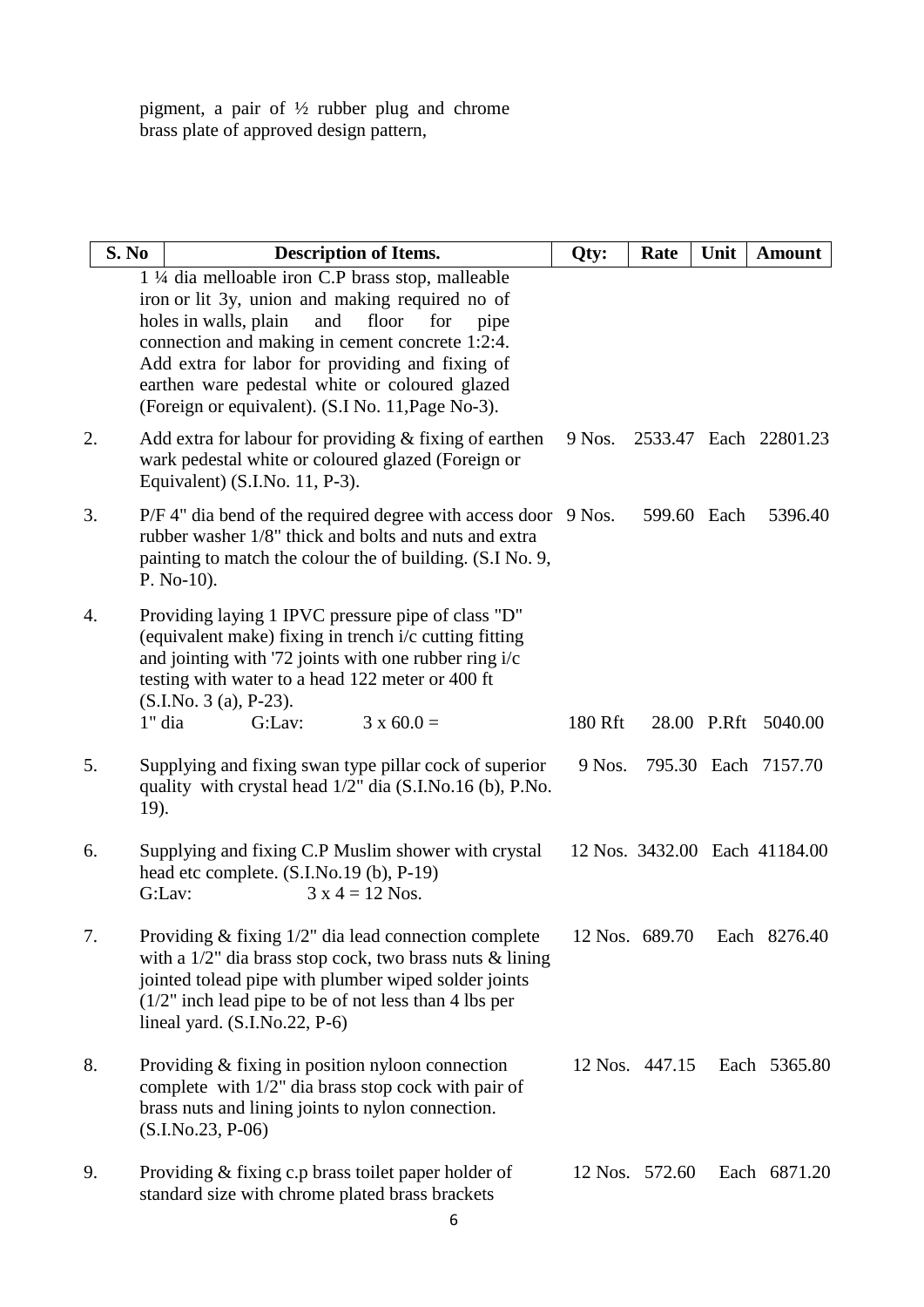complete (Similar to twyfords design No. 1108) (S.I No. 2, P-7).

10. Supplying and fixing long bib cock of crystal head 30 Nos. 1384.24 Each 41527.20 with C.P. head 1/2"dia.(S.I No.13 (b) P-I 9).

|     | S. No | <b>Description of Items.</b>                                                                                                                                  | Oty: |  | Rate   Unit   Amount        |
|-----|-------|---------------------------------------------------------------------------------------------------------------------------------------------------------------|------|--|-----------------------------|
| 11. |       | Providing & fixing 15"x12" beveled mirror of Belgium<br>glass complete with $1/8$ " thick hard board &c.p screw<br>fixed to wooden pleat. (S.I No. 4 P-No-7). |      |  | 3 Nos. 2047.76 Each 6145.28 |

**Total Part-B:- 194115.21**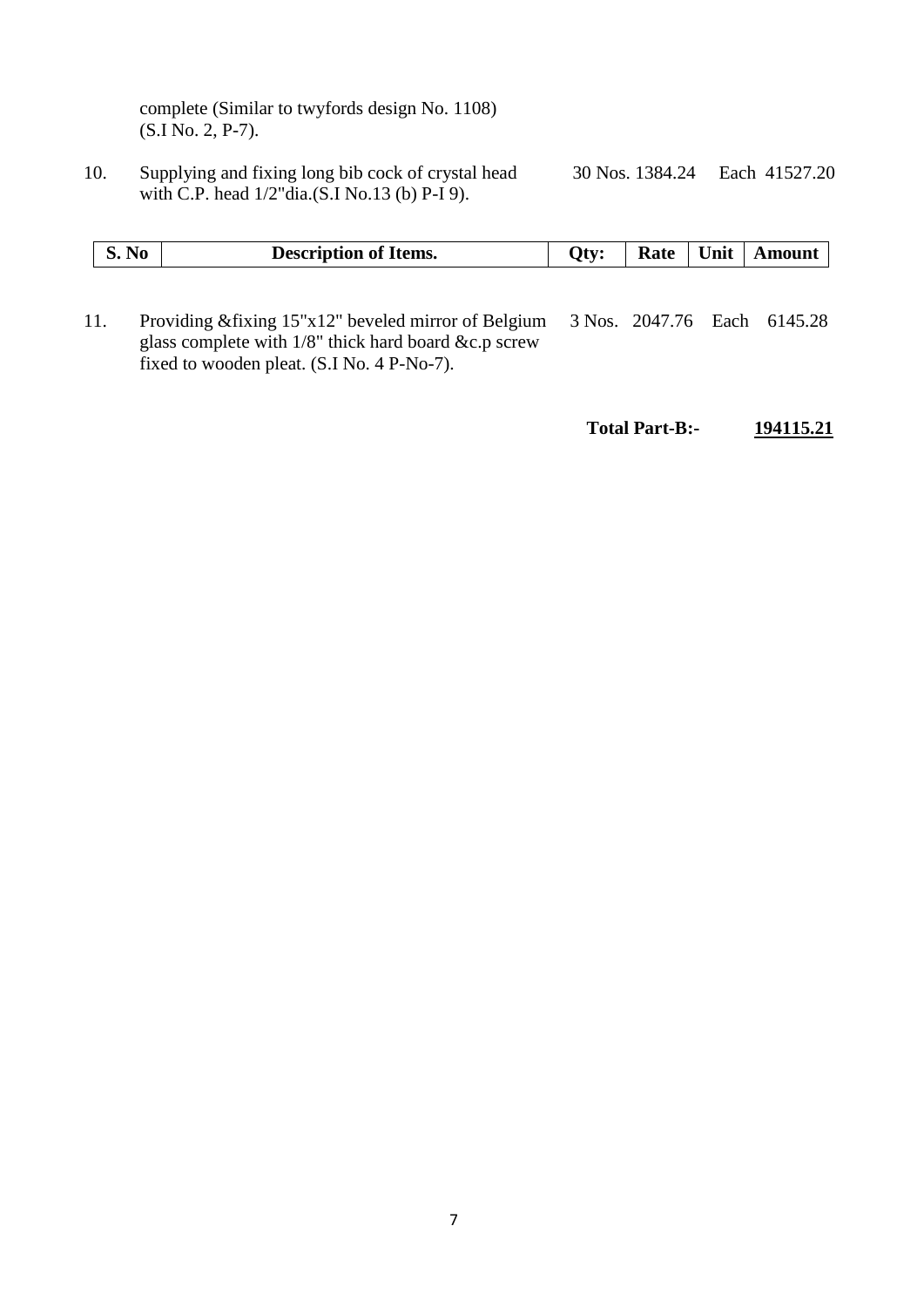| S. No |                                                                                                                                                                                                                                                                                                                                                                                                                          | <b>Description of Items.</b>                                                                                                                                  | Qty:           | Rate   | Unit  | <b>Amount</b>                     |
|-------|--------------------------------------------------------------------------------------------------------------------------------------------------------------------------------------------------------------------------------------------------------------------------------------------------------------------------------------------------------------------------------------------------------------------------|---------------------------------------------------------------------------------------------------------------------------------------------------------------|----------------|--------|-------|-----------------------------------|
|       |                                                                                                                                                                                                                                                                                                                                                                                                                          | <b>PART "A" CIVIL WORK</b>                                                                                                                                    |                |        |       |                                   |
| 01.   |                                                                                                                                                                                                                                                                                                                                                                                                                          | Scraping, brushing and removing old paint from metal surface.<br>$(S.I No 3(b) - P-68)$                                                                       |                |        |       |                                   |
|       |                                                                                                                                                                                                                                                                                                                                                                                                                          |                                                                                                                                                               | 706 Sft        | 605.00 | % Sft | 4271.00                           |
| 02.   | Scraping ordinary distemper, oil bound distemper or paint on walls.<br>$(S.I No 54(b) P-13)$                                                                                                                                                                                                                                                                                                                             |                                                                                                                                                               |                |        |       |                                   |
|       |                                                                                                                                                                                                                                                                                                                                                                                                                          |                                                                                                                                                               | 6968 Sft       | 226.88 | %Sft  | 15809.00                          |
| 03.   | $P-70$                                                                                                                                                                                                                                                                                                                                                                                                                   | Preparing surface and Painting guard bars, gates iron bars gratings railings<br>including standard braces (etc) and similar open work 2-coats. (S.I.No.5(d-i) |                |        |       |                                   |
|       |                                                                                                                                                                                                                                                                                                                                                                                                                          |                                                                                                                                                               | 706 Cft        | 977.40 | % Sft | 6900.00                           |
| 04.   | Preparing the surface and Painting with weather coat i/c rubbing the surface<br>with rubbing brick/sand paper, filling the voids with chalk/plaster of Pairs and<br>then painting with whether coat of approved make. (S.I.No.38 (a), P-56)                                                                                                                                                                              |                                                                                                                                                               |                |        |       |                                   |
|       |                                                                                                                                                                                                                                                                                                                                                                                                                          |                                                                                                                                                               |                |        |       | 13937 Sft 2567.95 % Sft 357895.00 |
| 05.   | Providing and fixing bitumen felt paper of 60 lbs over roof i/c cleaning of roof<br>with wire brush and removing dust, applying bitumen coat at the rate of 34 lbs<br>per % Sft as premix inter coats and then laying felt paper with 10% over laps,<br>then applying and spreading hill sand at the rate of 1 Cft for 100 Sft. The cost<br>also i/c necessary fire material, kerosene oil, wood etc (S.I.No. 41, P-38). |                                                                                                                                                               |                |        |       |                                   |
|       |                                                                                                                                                                                                                                                                                                                                                                                                                          |                                                                                                                                                               | 7033 Sft       |        |       | 54.70 P.Sft 384705.00             |
| 06.   |                                                                                                                                                                                                                                                                                                                                                                                                                          | Glazing with panes (24 az to 26 oz) using putty and deodar wooden $1stClass$<br>Filled (S.I No 46 P-64).                                                      |                |        |       |                                   |
|       |                                                                                                                                                                                                                                                                                                                                                                                                                          |                                                                                                                                                               | 108 Sft        | 163.90 | P.Sft | 17701.00                          |
| 07    |                                                                                                                                                                                                                                                                                                                                                                                                                          | Cutting to required size and fixing glass panes with putty (S.I No 46 P-64).                                                                                  |                |        |       |                                   |
|       |                                                                                                                                                                                                                                                                                                                                                                                                                          |                                                                                                                                                               | 108 Sft        | 23.47  | P.Sft | 2534.00                           |
| 09.   |                                                                                                                                                                                                                                                                                                                                                                                                                          | Providing and fixing approved quality mortice lock.<br>$(S.I.No.21, P-60)$                                                                                    |                |        |       |                                   |
| 10.   |                                                                                                                                                                                                                                                                                                                                                                                                                          | Preparing surface and Painting guard bars, gates iron bars gratings railings                                                                                  | 10 Nos 1786.13 |        |       | Each 17861.00                     |
|       | $P-70$                                                                                                                                                                                                                                                                                                                                                                                                                   | inch ding standard braces (etc) and similar open work 2-coats. (S.I.No.5(d-i),                                                                                |                |        |       |                                   |
|       |                                                                                                                                                                                                                                                                                                                                                                                                                          |                                                                                                                                                               | 540 Sft        | 606.43 | % Sft | 3275.00                           |

**G.Total (Part-A) :- 810951**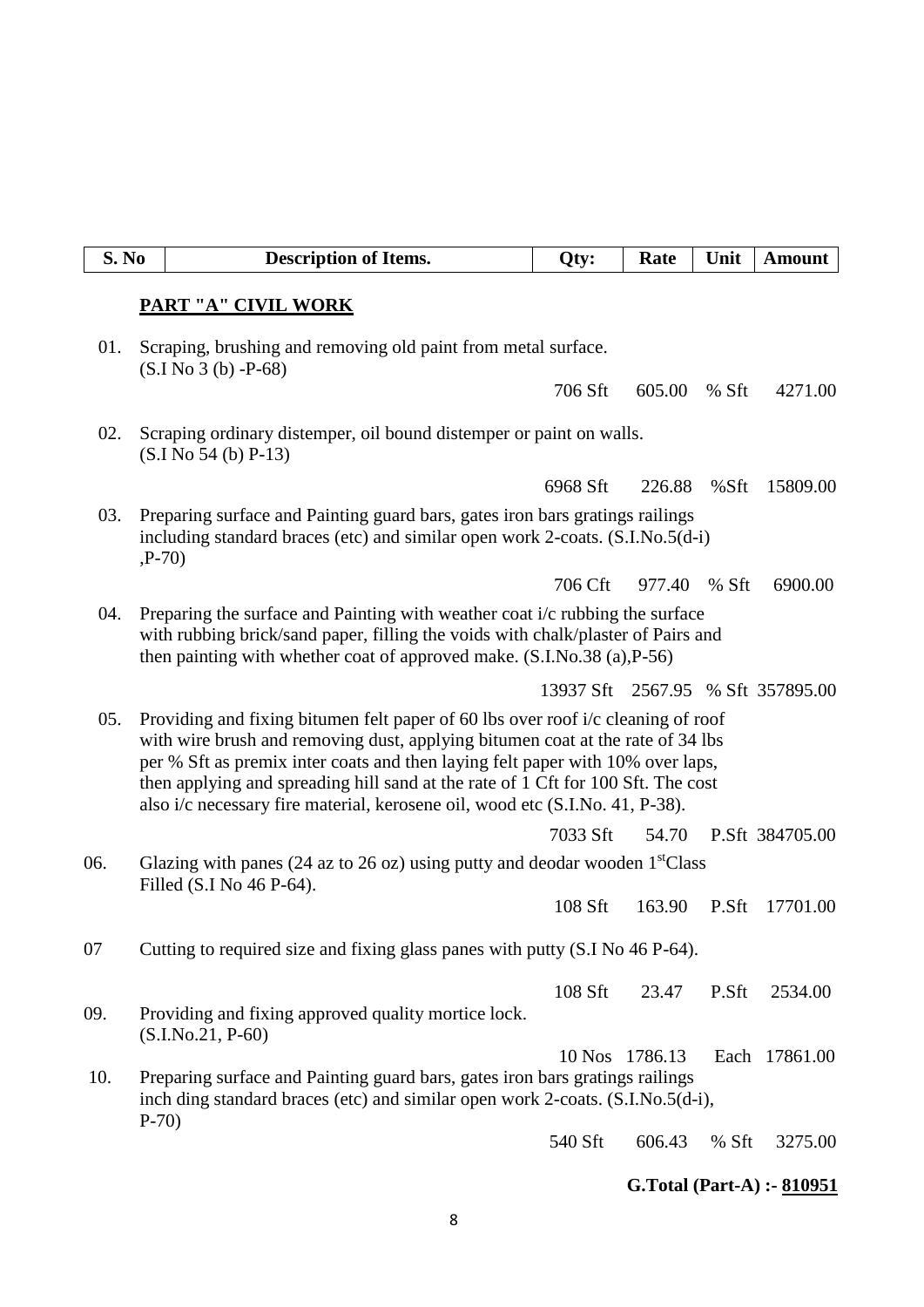| S. No | <b>Description of Items.</b>                                                                                                                                                                                                                                                                                                                                                                                                                                                                                                                                                                                                                      | Qty:           | Rate          | Unit  | <b>Amount</b> |
|-------|---------------------------------------------------------------------------------------------------------------------------------------------------------------------------------------------------------------------------------------------------------------------------------------------------------------------------------------------------------------------------------------------------------------------------------------------------------------------------------------------------------------------------------------------------------------------------------------------------------------------------------------------------|----------------|---------------|-------|---------------|
|       | <b>PART " B " WATER SUPPLY &amp; SANITARY FITTINGS:</b>                                                                                                                                                                                                                                                                                                                                                                                                                                                                                                                                                                                           |                |               |       |               |
| 1.    | Providing and fixing European type white glazed<br>earthen ware wash done W.C pan complete with<br>and i/c black plastic seat. (Best Quality) and lid with<br>c.p brass hinges best quality and buffers 3 gallons<br>white glazed earthen ware low level flushing cistern<br>with siphon fitting $1-1/2$ dia white porcelain<br>enameled flush bend $3/4$ " dia & making requisite<br>number of holes in walls, plinth and floor for pipe<br>connection and making good in CV 1:2:4. (Foreign<br>Quality) $(S.l.No 5, P-2)$                                                                                                                       | $2$ Nos.       | 11477.40 Each |       | 22954.80      |
| 2.    | $P\&F 22"x16"$ lavatory basin in white glazed earthen<br>ware complete with and i/c cost of W.1 or C.I<br>cantilever brackets 6" built into wall, painted with<br>2 coats after a primary coat of red lead pigment, a<br>pair of Y2 rubber plug and chrome brass plate of<br>approved design pattern, I -1/4dia malleable iron<br>C.P brass stop, malleable iron or brass union and<br>making required no of holes in walls, plain and<br>floor for pipe connection and making in cement<br>concrete 1:2:4. Add extra for labour for providing<br>and fixing of earthen ware pedestal white or<br>coloured glazed (Foreign or equivalent). (S.I N | 2 Nos. 4928.00 |               | Each  | 9856.00       |
| 3.    | Add extra for labour for providing $&$ fixing of earthen<br>ware pedestal white or coloured glazed (Foreign or<br>Equivalent) (S.I.No. 11, P-3).                                                                                                                                                                                                                                                                                                                                                                                                                                                                                                  |                | 2 Nos 2533.47 | Each  | 5067.00       |
| 4.    | P/F 4" dia bend of the required degree with access door 2 Nos 599.60<br>rubber washer 1/8" thick and bolts and nuts and extra<br>painting to match the colour the of building. (S.I No. 9,<br>$P. No-10.$                                                                                                                                                                                                                                                                                                                                                                                                                                         |                |               | Each  | 1199.00       |
| 5.    | Providing laying UPVC pressure pipe of class "D"<br>(equivalent make) fixing in trench i/c cutting fitting<br>and jointing with $Z'$ joints with one rubber ring $i/c$<br>testing with water to a head 122 meter or 400 ft<br>$(S.I.No. 3 (a), P-23).$                                                                                                                                                                                                                                                                                                                                                                                            | 140 Rft        | 28.00         | P.Rft | 3920.00       |
| 6.    | Supplying and fixing swan type pillar cock of superior<br>quality with crystal head 1/2" dia (S.I.No.16 (b),<br>P.No.19).                                                                                                                                                                                                                                                                                                                                                                                                                                                                                                                         |                | 4 Nos 795.30  | Each  | 3181.20       |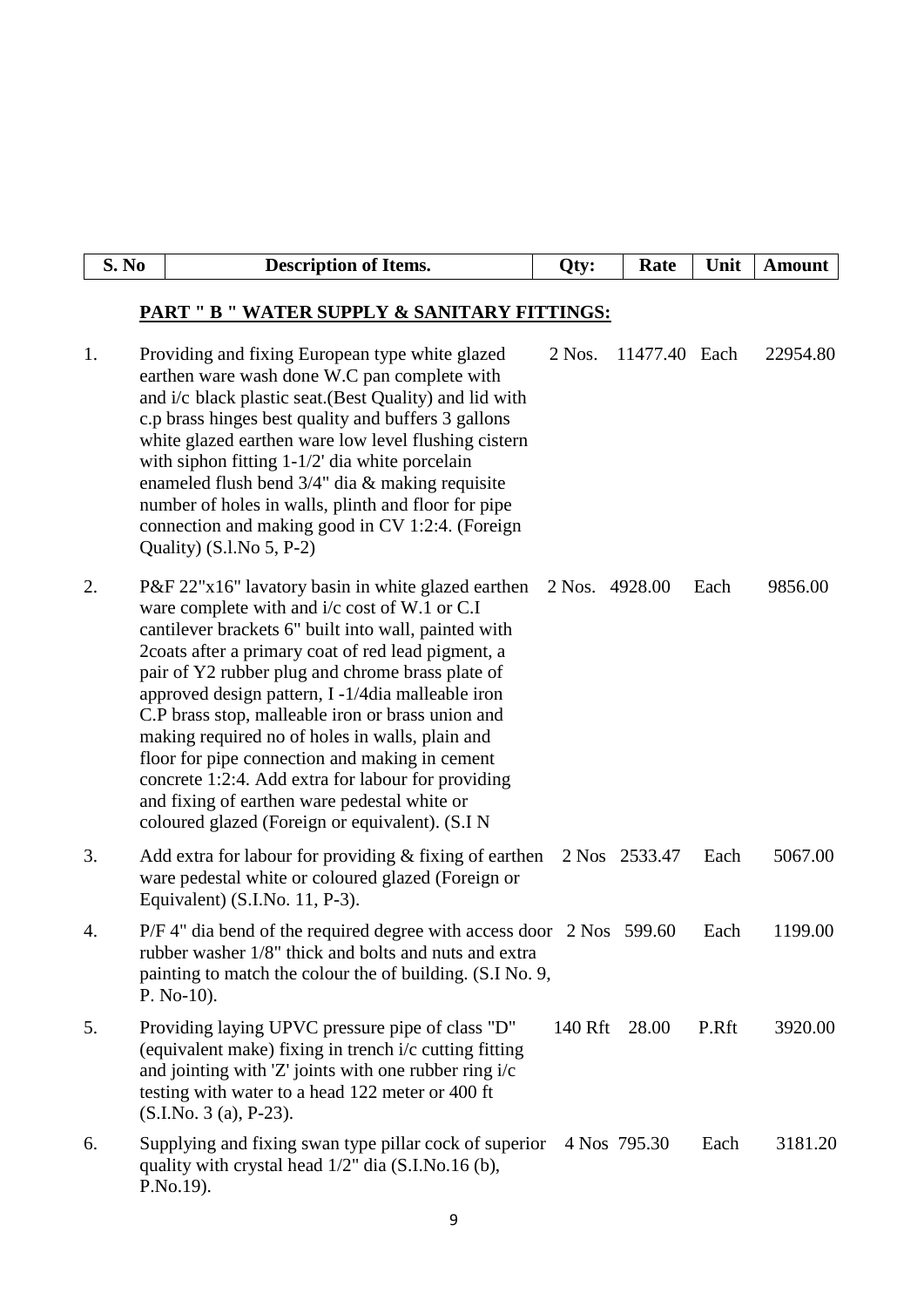7. Supplying and fixing C.P Muslim shower with crystal 2 Nos 3432.00 Each 6864.00 head etc complete.  $(S.I.No.19(b), P-19)$ 8. Providing & fixing 1/2" dia lead connection complete 2 Nos 689.70 Each 1379.40 with a 1/2" dia brass stop cock, two brass nuts & lining jointed tolead pipe with plumber wiped solder joints  $(1/2)$  inch lead pipe to he or not less than 4 lbs per

lineal yard. (S.I.N0.22., P-6 )

|     | S. No | <b>Description of Items.</b>                                                                                                                                                       | Qty:  | Rate   | Unit | Amount  |
|-----|-------|------------------------------------------------------------------------------------------------------------------------------------------------------------------------------------|-------|--------|------|---------|
| 09. |       | Providing $&$ fixing in position nylon connection<br>complete with 1/2" dia brass stop cock with pair<br>Of brass nuts lining joints to nylon connection.<br>$(S.I. No. 23, P-06)$ | 4 Nos | 447.15 | Each | 1788.60 |
| 10. |       | Providing $&$ fixing c.p brass toilet paper holder of<br>Standard size with chrome plated brass brackets<br>Complete (Similar to two fords design No. 1108)<br>$(S.I No. 2, P-7)$  | 4 Nos | 572.60 | Each | 2290.40 |

**Total Part :- 58500.40**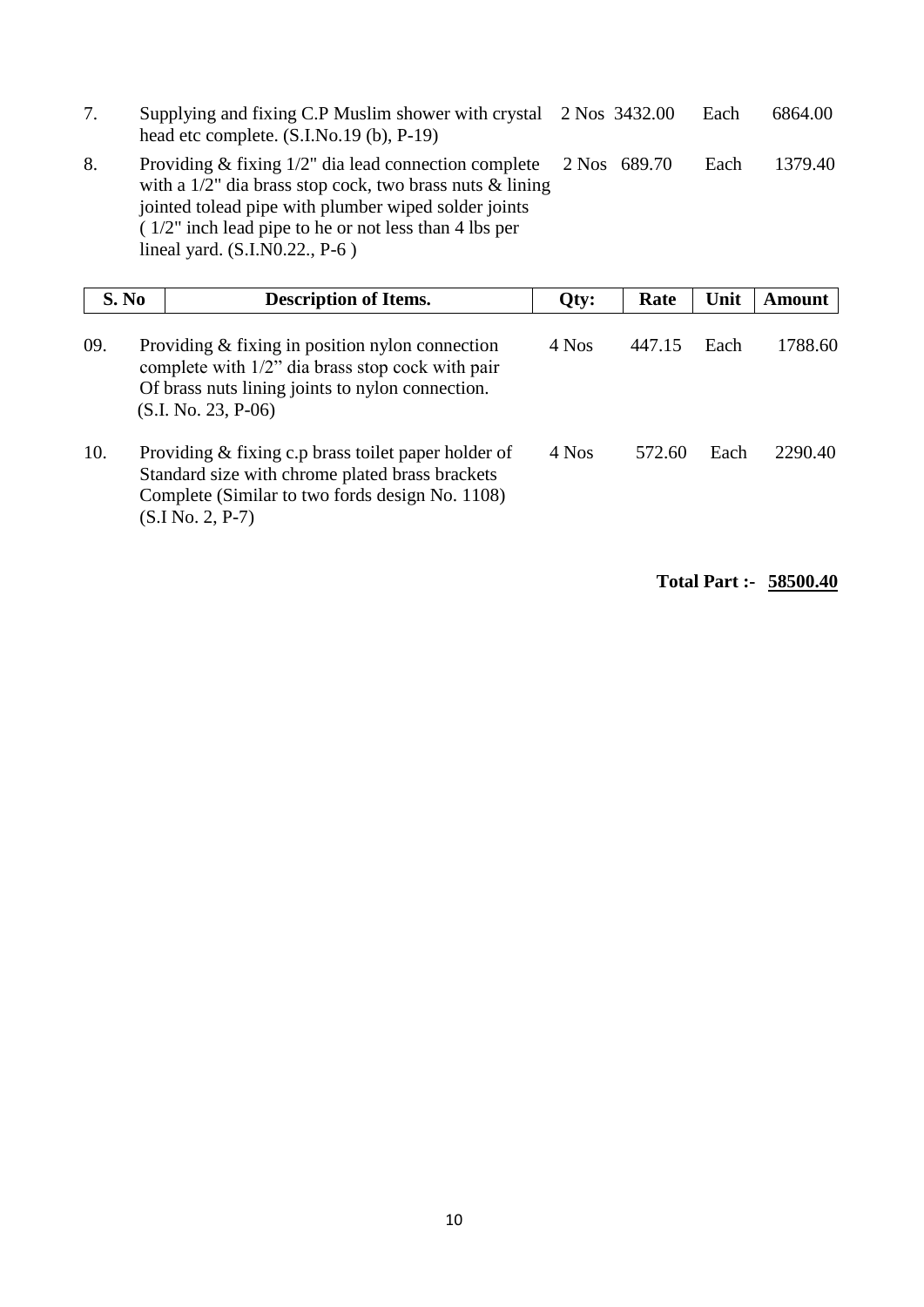|     | S. No  | <b>Description of Items.</b>                                                                                                                                                                                                                                                                                                                                                                                              | Qty:             | Rate         | Unit         | <b>Amount</b>                    |
|-----|--------|---------------------------------------------------------------------------------------------------------------------------------------------------------------------------------------------------------------------------------------------------------------------------------------------------------------------------------------------------------------------------------------------------------------------------|------------------|--------------|--------------|----------------------------------|
| 01. |        | Scraping, brushing and removing old paint from metal surface.<br>$(S.I No 3(b) P-68)$                                                                                                                                                                                                                                                                                                                                     |                  |              |              |                                  |
|     |        |                                                                                                                                                                                                                                                                                                                                                                                                                           | 15324 Sft 605.00 |              | %Sft         | 92710.00                         |
| 02. |        | Scraping ordinary distemper, oil bound distemper or paint on walls.<br>$(S.I No 54(b) P-13)$                                                                                                                                                                                                                                                                                                                              |                  |              |              |                                  |
|     |        |                                                                                                                                                                                                                                                                                                                                                                                                                           | 8291 Sft         | 226.88 % Sft |              | 18810.00                         |
| 03. | $P-70$ | Preparing surface and Painting guard bars, gates iron bars gratings railings<br>including standard braces (etc) and similar open work 2-coats. (S.I.No.5(d-i),                                                                                                                                                                                                                                                            |                  |              |              |                                  |
|     |        |                                                                                                                                                                                                                                                                                                                                                                                                                           |                  |              |              | 15324 Cft 977.40 % Sft 149777.00 |
| 04. |        | Preparing the surface and Painting with weather coat i/c rubbing the surface<br>with rubbing brick/sand paper, filling the voids with chalk/plaster of Pairs and<br>then painting with whether coat of approved make. $(S.I.No.38(a), P-56)$                                                                                                                                                                              |                  |              |              |                                  |
|     |        |                                                                                                                                                                                                                                                                                                                                                                                                                           |                  |              |              | 16582 Sft 2567.95 %Sft 425817.00 |
| 05. |        | Glowing with panes (24 oz to 26 oz) using putty and deodar wooden Ist class<br>fillets. No $46$ P- $64$ ).                                                                                                                                                                                                                                                                                                                |                  |              |              |                                  |
|     |        |                                                                                                                                                                                                                                                                                                                                                                                                                           | 201 Sft          |              | 163.90 P.Sft | 32944.00                         |
| 06. |        | Cutting to required size and fixing glass panes with putty<br>(S.I No 46 P-64).                                                                                                                                                                                                                                                                                                                                           |                  |              |              |                                  |
|     |        |                                                                                                                                                                                                                                                                                                                                                                                                                           | 201 Sft          | 23.47        | P.Sft        | 4717.00                          |
| 07. |        | Providing and fixing bitumen felt paper of 60 lbs over roof i/c cleaning of roof<br>with wire brush and removing dust, applying bitumen coat at the rate of 34 lbs<br>per % Sft as premix inter coats and then laying felt paper with 10% over laps,<br>then applying and spreading hill sand at the rate of 1 Cft for 100 Sft. The cost<br>also i/c nece.s5ary tiro material, kerosene oil, wood etc (S.I.No. 41, P-38). |                  |              |              |                                  |
|     |        |                                                                                                                                                                                                                                                                                                                                                                                                                           | 10318 Sft        |              |              | 54.70 P.Sft 564394.00            |
| 08. |        | Providing and fixing approved quality mortice lock.<br>$(t, 1. N10.21, P-60)$                                                                                                                                                                                                                                                                                                                                             |                  |              |              |                                  |
|     |        |                                                                                                                                                                                                                                                                                                                                                                                                                           |                  |              |              | 72 Nos 1786.13 Each 128601.00    |
| 09. |        | Preparing surface and Painting guard bars, gates iron bars gratings railings<br>$i/c$ standard braces (etc) and similar open work 2-coats. $(S.I.No.5(d-i), P-70)$                                                                                                                                                                                                                                                        |                  |              |              |                                  |
|     |        |                                                                                                                                                                                                                                                                                                                                                                                                                           | 1872 Sft         |              | 606.43 % Sft | 11352.00                         |
| 10. |        | Case 4" dia iron rain water down pipe fixed in place excluding heads and shoes but<br>including painting and clampes etc (S.I No.22 (a), P-36)                                                                                                                                                                                                                                                                            |                  |              |              |                                  |
|     |        |                                                                                                                                                                                                                                                                                                                                                                                                                           | 96 Rft           | 423.13       | P.Rft        | 40620.00                         |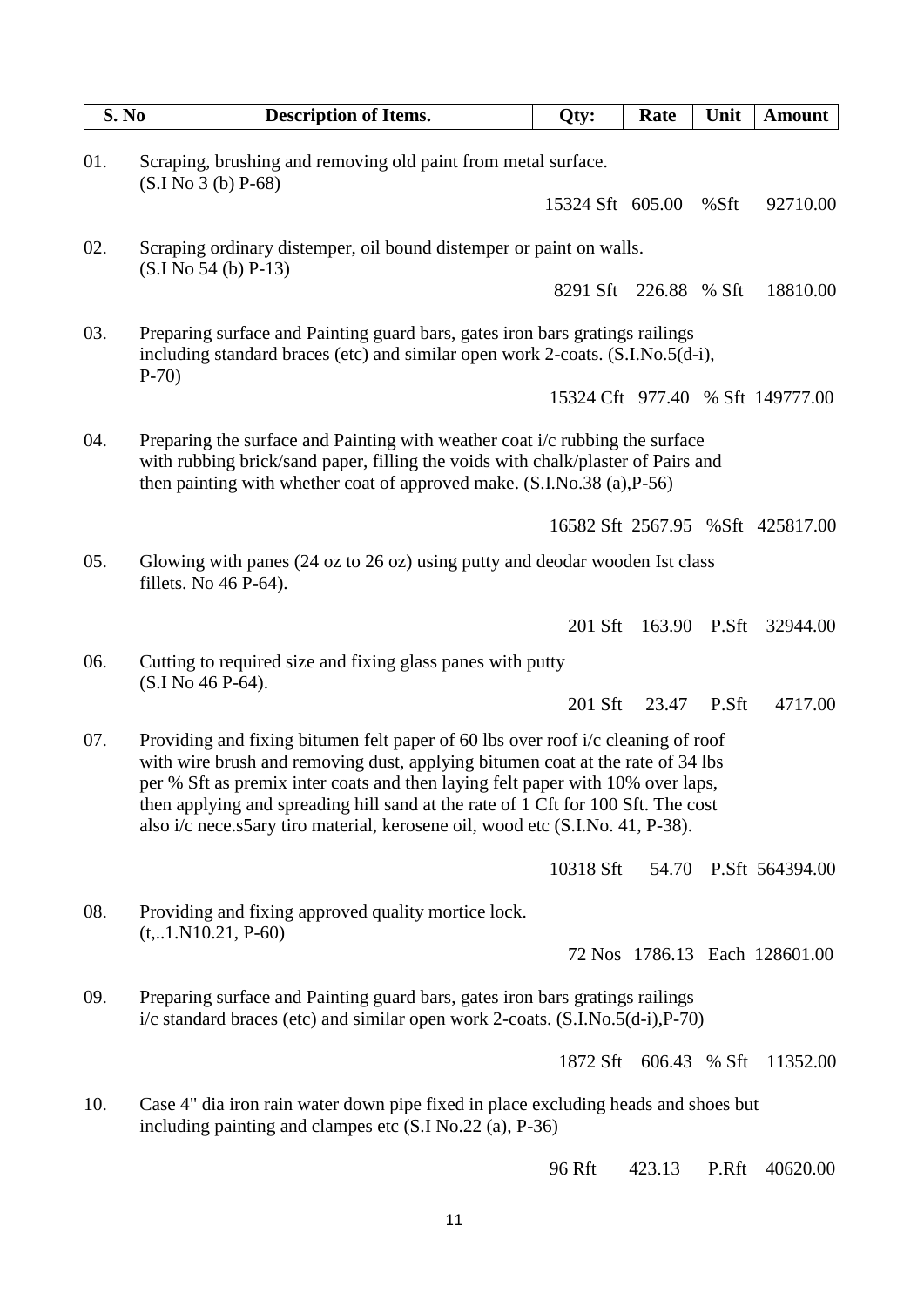| S. No |     | <b>Description of Items.</b>                                                                                                                                         | Qty:     | Rate   | Unit         | <b>Amount</b>         |
|-------|-----|----------------------------------------------------------------------------------------------------------------------------------------------------------------------|----------|--------|--------------|-----------------------|
| 01.   |     | PART "A" CIVIL WORK<br>Scraping, brushing and removing old paint from metal surface.<br>$(S.I No 3(b) P-68)$                                                         |          |        |              |                       |
|       |     |                                                                                                                                                                      | 4690 Sft | 605.00 | % Sft        | 28374.00              |
| 02.   |     | Preparing surface and Painting guard bars, gates iron bars gratings railings<br>including standard braces (etc) and similar open work 2-coats. (S.I.No.5(d-i), P-70) |          |        |              |                       |
|       |     |                                                                                                                                                                      | 4690 Cft |        | 977.40 % Sft | 45821.00              |
| 03.   |     | Glazing with panes (24 oz to 26 oz) using putty and deodar wooden Ist class<br>fillets. (S.I No 46 P-64).                                                            |          |        |              |                       |
|       |     |                                                                                                                                                                      | 80 Sft   | 163.90 |              | P.Sft 13112.00        |
| 04.   |     | Cutting to required size and fixing glass panes with putty (S.I No 46 P-64).                                                                                         |          |        |              |                       |
|       |     |                                                                                                                                                                      | 80 Sft   | 23.47  |              | P.Sft 1878.00         |
| 05.   |     | Galvanized nylon wire gauze 144 mesh per square inch fixed to chowkaths with<br>$3/4$ " thick deodar strip and screws. (S.I No.63 (A) P-66)                          |          |        |              |                       |
|       |     |                                                                                                                                                                      | 32 Sft   | 193.53 |              | P.Sft 6193.00         |
| 06.   |     | Providing and fixing approved quality mortice lock.<br>$(S.I.No.21, P-60)$                                                                                           |          |        |              |                       |
|       |     |                                                                                                                                                                      | 13 Nos   |        |              | 1786.13 Each 23220.00 |
| 07.   | 70) | Preparing surface and painting guard bars, gates iron bars gratings railings<br>Including standard braces (etc) and simillar open work 2-coats. (S.I No. S(d-i)P-    |          |        |              |                       |
|       |     |                                                                                                                                                                      | 336 Sft  | 606.43 | % Sft        | 2037.00               |

**G. Total (Part-A) :- 120635.00**